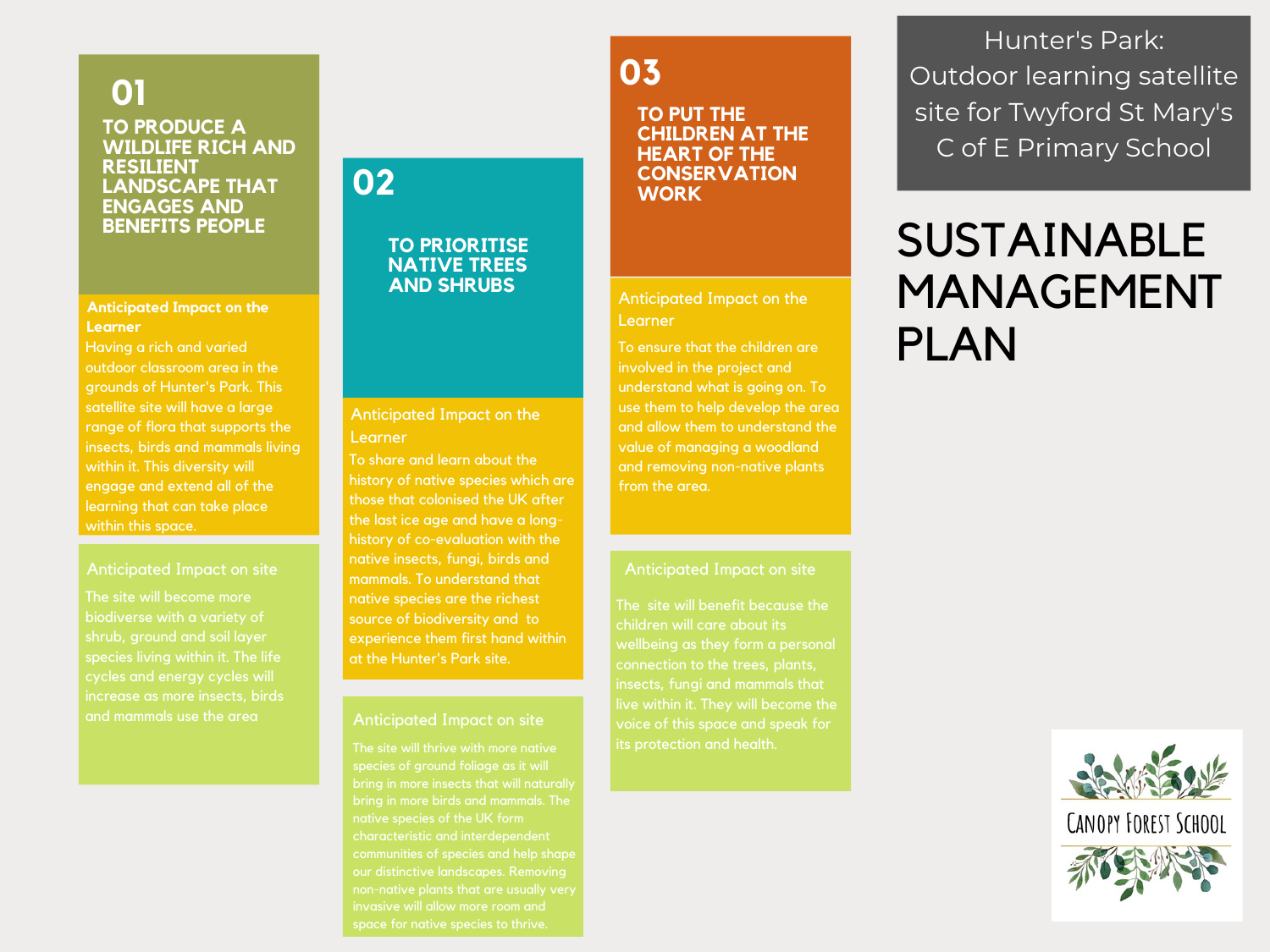# **Journey Map**

**TO PRODUCE A WILDLIFE RICH AND RESILIENT LANDSCAPE THAT ENGAGES AND BENEFITS PEOPLE 01**

| <b>Actions</b>                                                                                            | How?                                                                                                                                                                                               | When?     | <b>Resources</b>                                                              |
|-----------------------------------------------------------------------------------------------------------|----------------------------------------------------------------------------------------------------------------------------------------------------------------------------------------------------|-----------|-------------------------------------------------------------------------------|
| To add a number of native<br>trees and shrubs to the site.                                                | Apply for the trees for<br>school scheme with<br>the woodland trust                                                                                                                                | Autumn 22 | Source or apply<br>to different trees<br>for school<br>schemes                |
| To plant wild flower seeds on<br>the verges of the site to<br>encourage more insects in.                  | Plant a variety of native wildflower<br>seeds in the verges that lead into<br>the site. Funded by Parent<br>Association or apply to<br>https://www.earthrestorationservic<br>e.org/flutter-flowers | Autumn 22 | Source or apply to<br>different wild flower<br>seeds to sow in<br>Autumn term |
| To put up bird/bat boxes up<br>around the site to encourage<br>more wildlife to use the space             | Put up/make and create<br>bird/bat boxes. D and T project<br>in school/Forest school activity                                                                                                      | Summer 22 | Source or build and<br>create made bat/nest<br>boxes for the site             |
| To create different rooms<br>and spaces within the site<br>that have different purposes<br>and functions. | Map and plan the space<br>dividing it up into different<br>sections/rooms                                                                                                                          | Summer 22 | Map and design the<br>space/pass ideas<br>past local parish<br>council        |

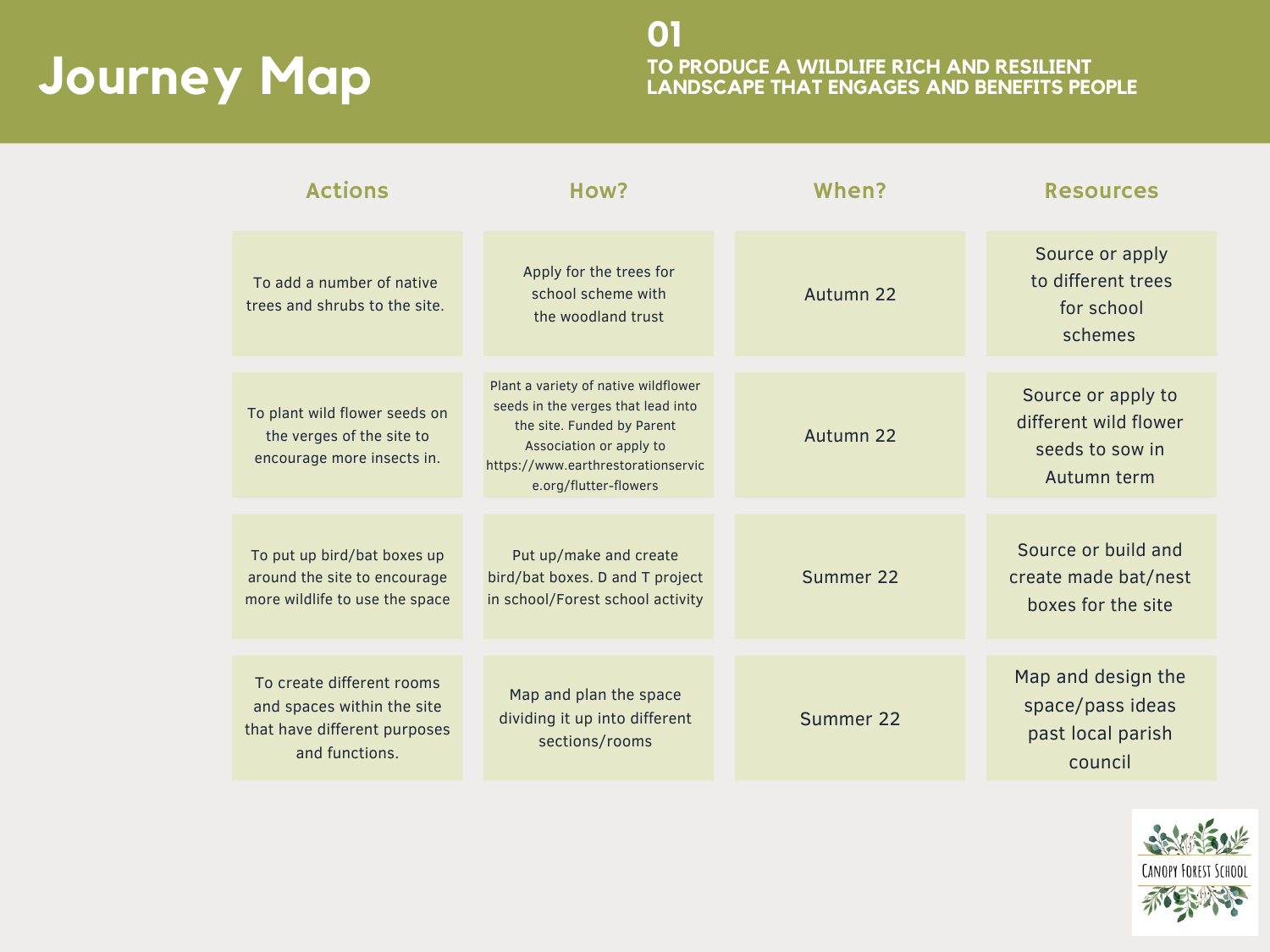## **Journey Map**

| <b>Actions</b>                                                                                                                                     | How?                                                                                                                             | When?  | <b>Resources</b>                                      |
|----------------------------------------------------------------------------------------------------------------------------------------------------|----------------------------------------------------------------------------------------------------------------------------------|--------|-------------------------------------------------------|
| To remove any non-native<br>species from the area and<br>allow native species the<br>chance to grow and thrive                                     | Plot where non native plants<br>grow on the site and check with<br>Parish council that they are<br>happy for this to take place. | Winter | Approval and then a<br>working party/Forest<br>school |
| To plant more native species<br>in the area . Allow some time to<br>see what naturally appears<br>once the non-native shrubs<br>have been removed. | To plant and allow native<br>plants to naturally grow once<br>colonial non-native plants have<br>been removed.                   | Autumn | Wild flower seeds<br>or saplings of<br>native species |